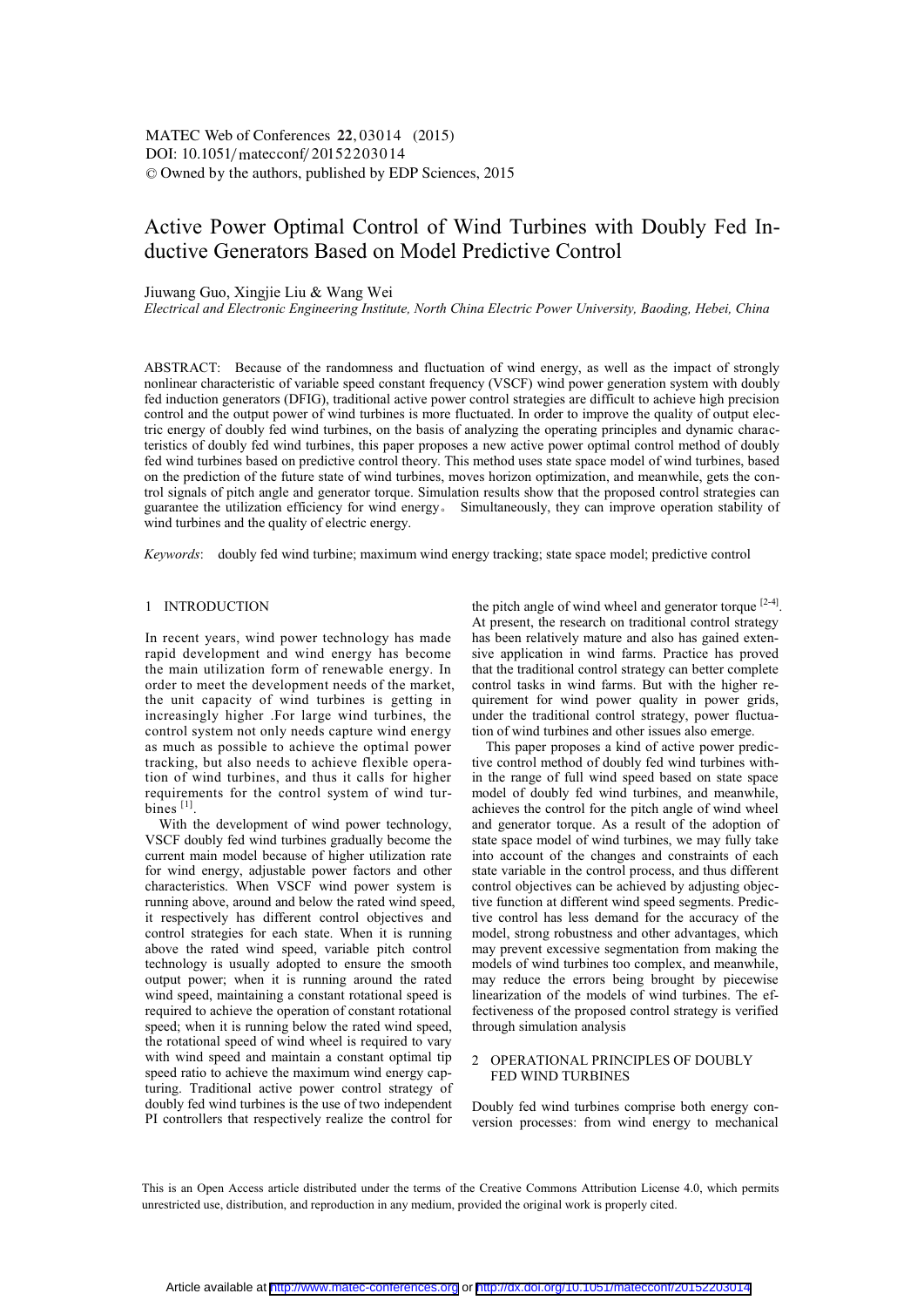energy and from mechanical energy to electrical energy. So wind turbines and generators are the main components for energy conversion. Wind turbines convert wind energy to mechanical energy; the generators convert mechanical energy to electrical energy. The performance of wind wheel pitch angle and generator torque control system is directly related to the performance, energy conversion efficiency and power quality of the whole wind energy conversion system.



Figure 1. Operational area of wind turbines

According to the wind speed, the operational area of wind turbines may be divided into several kinds, as shown in Figure 1. When the wind speed is less than cut-in wind speed, the generators are separated from power grids so that wind turbines can't run to generate electricity. When wind speed reaches cut-in wind speed, rotor speed increases from zero to the speed that the generator can cut in, wind turbines started to be linked to power grids and run to generate electricity. On the basis of the power characteristics of wind turbines, wind turbines have the optimal running rotational speeds at different wind speeds, that is to say, at this time the capture efficiency for wind energy is the highest and the stress being applied to the wind turbines by the wind is the lowest. So the wind turbines are controlled to run at the optimized rotational speed, which can capture the maximum wind energy. Therefore, in the segment of low wind speed that is over cut-in wind speed, in order to fully take advantage of wind energy and improve operational efficiency of wind turbines, the resisting torque of the generators shall be adjusted to make the rotational speed vary with wind speed, so that the wind turbines are controlled to work in the area with the maximum utilization rate for wind energy; as the wind speed increases, the rotational speed of wind turbines is also increasing and ultimately reaches the maximum rotational speed allowed by wind turbines, which is also known as the rated rotational speed of wind turbines. Keeping the rotational speed constant, with the increasing of wind speed, the power of wind turbines increases, then the wind turbines work in constant area of rotational speed; as the power increases, the generators and the frequency changers ultimately reach the maximum power; as wind speed continues to increase, the power

can be kept constant by increasing the pitch angle and reducing the absorption efficiency of wind wheels for the wind energy. At this time, the wind turbines work in constant area of the power  $^{[5]}$ .

#### 3 STATE SPACE MODEL OF DOUBLY FED WIND TURBINES

According to Betz theory, the wind energy being absorbed by wind wheel can be shown by expression (1)

$$
T_t = \frac{C_p(\lambda, \beta)}{\lambda} \frac{1}{2} \rho \pi R^3 v^2 \tag{1}
$$

Wherein:  $T_t$  represents rotor torque;  $R$  represents wind wheel radius;  $C_p$  represents the utilization efficiency for wind energy; *ω<sup>t</sup>* represents rotor speed; *λ*  represents tip speed ratio; *v* represents wind speed; *β*  represents pitch angle.

 In the case of keeping the pitch angle *β* unchanged, there is an optimal tip speed ratio  $\lambda_{opt}$  that makes the wind wheels have the highest utilization rate of wind energy, as shown in Figure 2.



Figure 2. Characteristics curve of wind wheels absorbing wind energy

This wind wheel model has strong nonlinear characteristic, so it needs to be linearized to get the following:

$$
\delta T_{i} = L_{\omega} \left( \overline{\omega}_{i}, \overline{\nu}, \overline{\beta} \right) \delta \omega_{i} + L_{\nu} \left( \overline{\omega}_{i}, \overline{\nu}, \overline{\beta} \right) \delta \nu + L_{\beta} \left( \overline{\omega}_{i}, \overline{\nu}, \overline{\beta} \right) \delta \beta (2)
$$

Wherein,

$$
L_{\omega} = \frac{\partial T_{t}}{\partial \omega_{t}}|_{(\overline{\omega}_{t}, \overline{v}, \overline{\beta})}, \quad L_{v} = \frac{\partial T_{t}}{\partial v}|_{(\overline{\omega}_{t}, \overline{v}, \overline{\beta})},
$$

$$
L_{\beta} = \frac{\partial T_{t}}{\partial \beta}|_{(\overline{\omega}_{t}, \overline{v}, \overline{\beta})}
$$

Wherein,  $(\bar{\omega}, \bar{v}, \bar{\beta})$  is the point of reference; the

values of  $\overline{\omega}_i$  and  $\overline{\beta}$  are decided by  $\overline{v}$ .

The mathematical models for transmission mechanism are as follows: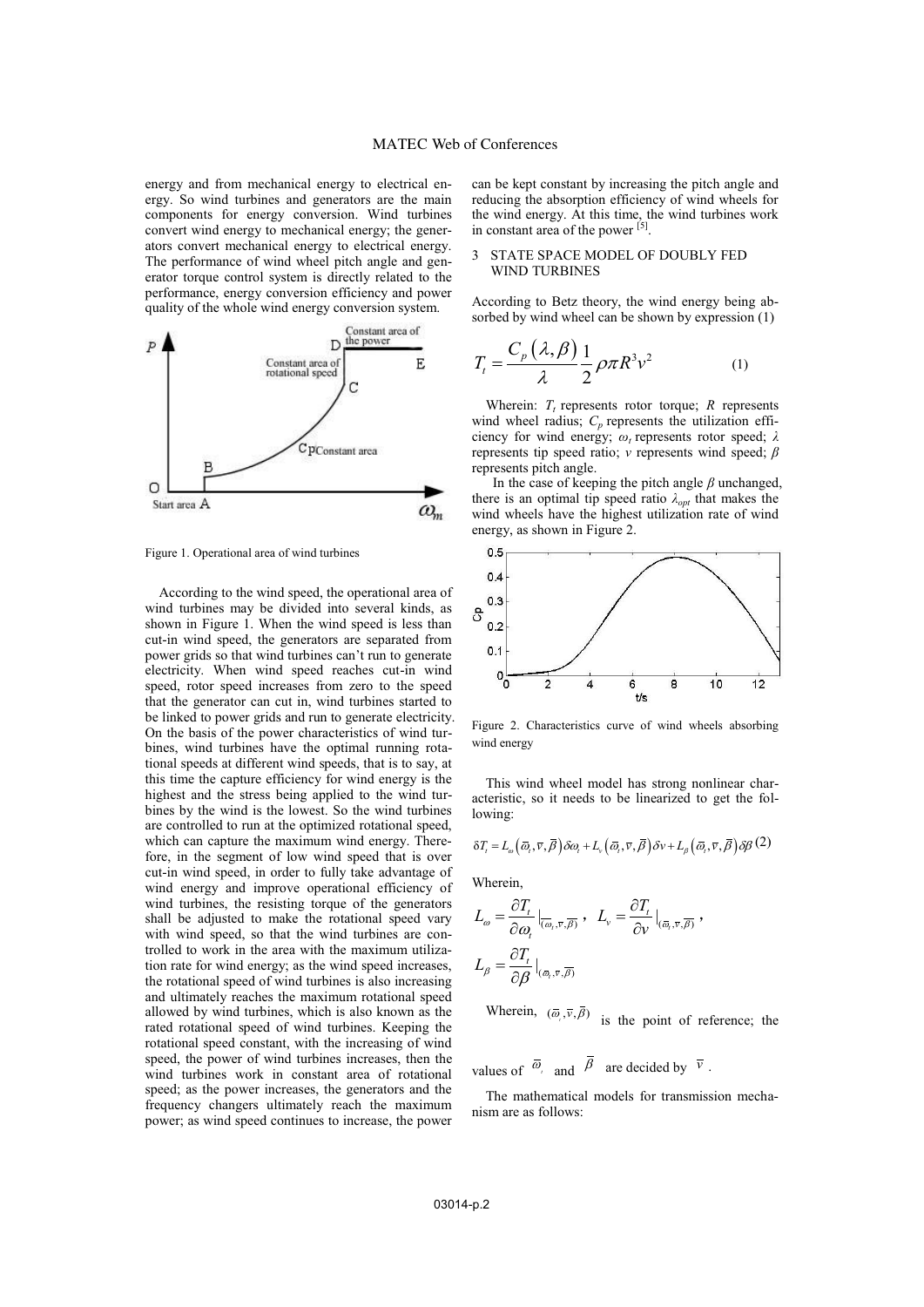$$
\frac{d\omega_t}{dt} = -\frac{N_M}{J_t}T_{tw} + \frac{1}{J_t}T_t
$$
\n(3)

$$
\frac{d\omega_{\rm g}}{dt} = \frac{1}{J_{\rm g}} T_{\rm fw} - \frac{1}{J_{\rm g}} T_{\rm g} \tag{4}
$$

$$
\frac{d\omega_{g}}{dt} = \frac{1}{J_{g}}T_{\nu\nu} - \frac{1}{J_{g}}T_{g} + \frac{N_{M}B_{s}}{J_{t}}T_{t} + \frac{B_{s}}{J_{g}}T_{g}
$$
(5)

Wherein,  $T_{tw}$  represents the torque of high speed spindle (HSS); *Tg* represents generator torque; *ω<sup>g</sup>* represents rotational speed of generators;  $J_t$  and  $\tilde{J}_g$ respectively represent rotational inertia of wind wheel and generators;  $N_M$  represents the transformation ratio of transmission shaft;  $k_s$  and  $B_s$  respectively represent rigidity coefficient and damping coefficient.

The simplified models of generators are as follows:

$$
\frac{dT_g}{dt} = -\frac{1}{\tau_g} T_g + \frac{1}{\tau_g} T_g^* \tag{6}
$$

$$
P_{\rm g} = \eta T_{\rm g} \omega_{\rm g} \tag{7}
$$

Wherein,  $\tau_{\varphi}$  represents the equivalent time constant of generator torque adjustment; *η* represents generator efficiency;  $T_g^*$  represents setting value of the torque.

Mechanism model of pitch angle adjustment:

$$
\frac{d\beta}{dt} = -\frac{1}{\tau}\beta + \frac{1}{\tau}\beta^*
$$
\n(8)

Wherein,  $\tau$  represents the equivalent time constant of pitch angle adjustment; *β\** represents setting value of pitch angle.

Take:  $x = [\delta \omega_t \ \delta \omega_g \ \delta T_{tw} \ \delta T_g \ \delta \beta]$  $u =$  $[\delta T_a^* \delta \beta^*]$ ,  $y = [\delta \omega_a \delta P]$  and achieve state space model of doubly fed wind turbines from expressions  $1 - 8$  :

$$
\begin{cases} \dot{x}(t) = \Phi x(t) + \Gamma_u u(t) + \Gamma_v \delta v(t) \\ y = Cx(t) \end{cases} \tag{9}
$$

Wherein,

$$
\Phi = \begin{bmatrix}\nI_{\omega} & 0 & -\frac{N_{M}}{J_{t}} & 0 & \frac{L_{\beta}}{J_{t}} \\
0 & 0 & \frac{1}{J_{s}} & -\frac{1}{J_{s}} & 0 \\
k_{s}N_{M} + \frac{N_{M}B_{s}}{J_{t}}L_{\omega} & -k_{s} & -\left(\frac{N_{M}^{2}B_{s}}{J_{t}} + \frac{B_{s}}{J_{s}}\right) & \frac{B_{s}}{J_{s}} & \frac{N_{M}B_{s}}{J_{t}}L_{\beta} \\
0 & 0 & 0 & 0 & -\frac{1}{\tau_{s}} & 0 \\
0 & 0 & 0 & 0 & \frac{1}{\tau}\n\end{bmatrix}
$$
\n
$$
\Gamma_{u} = \begin{bmatrix}\n0 & 0 \\
0 & 0 \\
0 & 0 \\
0 & 0 \\
\frac{1}{\tau_{s}} & 0 \\
0 & \frac{1}{\tau}\n\end{bmatrix}\n\qquad\n\Gamma_{v} = \begin{bmatrix}\n\frac{L_{v}}{J_{t}} \\
\frac{N_{M}B_{s}}{J_{t}}L_{0} \\
0 \\
0 \\
0 \\
0\n\end{bmatrix}
$$

$$
C = \begin{bmatrix} 0 & 1 & 0 & 0 & 0 \\ 0 & \eta \overline{T}_{g} & 0 & \eta \overline{\omega}_{g} & 0 \end{bmatrix}
$$

# 4 ACTIVE POWER PREDICTIVE CONTROL OF DOUBLY FED WIND TURBINES

## 4.1 *Predictive control theory*

Predictive control is a kind of advanced control technology based on models, also known as model predictive control, and a new type of computer control algorithm that appeared in the mid and late 1970s in European and American industrial field. The present technology of model predictive control has been successfully applied in many fields such as petroleum, chemical, aerospace and energy.

The main features of predictive control are: on the basis of predictive model, use quadratic online rolling optimized performance index, feedback compensation and other control strategies to eliminate the modeling errors of the controlled objects, overcome the influence of structure, parameters, environment and other uncertain factors, and effectively make up for the problems on poor applicability of modern control theory facing complex controlled objects  $[6]$ . In consideration of the characteristics and running environment of doubly fed wind turbines, predictive control obviously has better applicability.

#### 4.2 *Active power predictive control principles of doubly fed wind turbines*

The structure of active power control system of doubly fed wind turbines proposed in this paper is shown in Figure 3, which mainly consists of optimization function of control objective, predictive model and rolling optimization function. Optimization function of control objective determines the reference value ωg\* of generator speed according to the current information of wind speed and in accordance with the principle of the maximum wind energy tracking; Pg\* is set as rated power; MMPC controller selects the appropriate predictive model according to wind speed; Predictive controllers make predictions for the future state of the system based on the information feedback of current wind turbine state, and obtain a number of future control vectors by optimization calculation, in which u (k) value will be taken as the current actual control vector.

#### 4.3 *Predictive Control*

Discretization is going to be made on the basis of this state space model to get predictive control model of wind turbines in each segment of wind speed:

$$
\begin{cases}\nx'(k+1) = A'x'(k) + B'_u u(k) + B'_v \delta v'(k) \\
y'(k) = C'x'(k)\n\end{cases}
$$
\n(10)  
\nWherein,  
\n
$$
x'(k) = [\delta \omega'_k(k) \quad \delta \omega'_k(k) \quad \delta T'_w(k) \quad \delta T'_g(k) \quad \delta \beta'(k)]
$$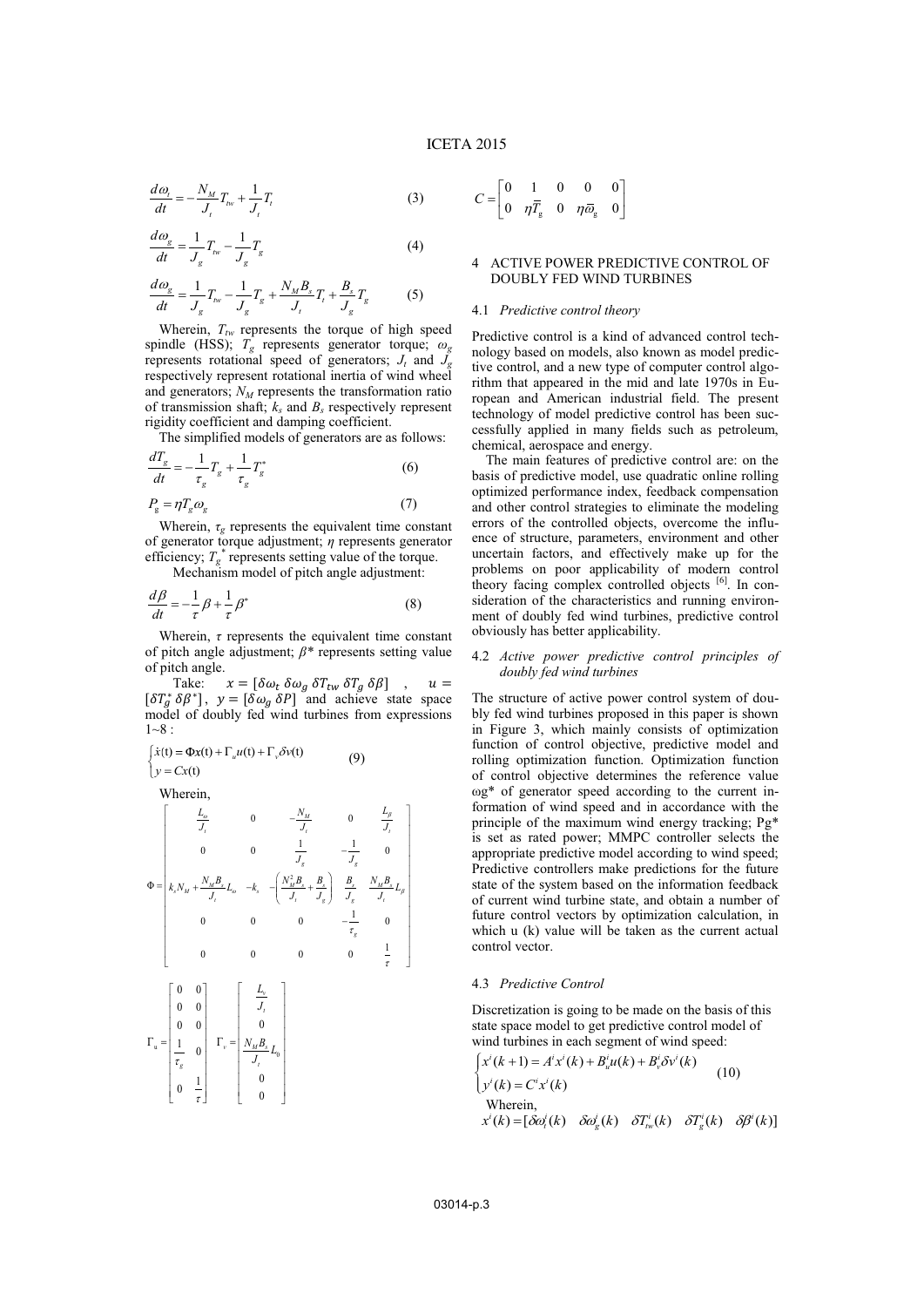# MATEC Web of Conferences



Figure 3. The structure of control system

$$
u(k) = [\delta T_g^*(k) \quad \delta \beta^*(k)]
$$
  

$$
y'(k) = [\delta \omega_g^*(k) \quad \delta P_g^*(k)]
$$

## 4.4 *Rolling optimization*

MMPC controller makes prediction for the future state according to expression (10) on the basis of feedback quantity of current wind turbine state and solves the following objective functions:

$$
\min J = \sum_{i=1}^{N_r} \left\| e^i(\mathbf{k}) \right\|_{Q}^2 + \sum_{j=0}^{N_c-1} (\left\| \Delta u(\mathbf{k} + j) \right\|_{R^i}^2 + \left\| u(\mathbf{k} + j) \right\|_{R^i}^2) \tag{11}
$$
\n
$$
\text{s.t} \qquad \beta_{\min} \le \Delta \beta^*(\mathbf{k} + j) \le \Delta \beta_{\max}, j = 0, 1, \dots, N_c - 1
$$
\n
$$
\beta_{\min} \le \beta^*(k + j) \le \beta_{\max}, j = 0, 1, \dots, N_c - 1
$$
\n
$$
0_{\min} \le T_g^*(k + j) \le T_{g,\max}, j = 0, 1, \dots, N_c - 1
$$
\n
$$
0 \le \omega_g^i(k + j) \le \omega_{g,\max}, j = 1, 2, \dots, N_p
$$
\n
$$
P_g^i(k + j) \le P_{g,\max}, j = 1, 2, \dots, N_p
$$
\nWherein:  $N_p$  and  $N_c$  are respectively predictive time

domain and control time domain,

$$
e^i(k) = [\omega_g^*(k) - \omega_i^k(k) \quad P_g^*(k) - P_g^i(k)]^T
$$
,

 $Q^i = diag(q_1^i, q_2^i), R^i = diag(r_1^i, r_2^i), R_u^i = diag(0, r_3^i)$ 

In different wind speed segments, the desired control effect can be achieved by selecting the appropriate weighting factor  $q_1^i$ ,  $q_2^i$ ,  $r_1^i$ ,  $r_2^i$ ,  $r_3^i$ . Specifically, in the segment of low wind speed, the main task of the controller is to adjust rotor speed to meet the optimal tip speed ratio to achieve maximum wind energy tracking. At this stage,  $r_2^i$  and  $r_3^i$  take larger value to ensure that the pitch angle is maintained at 0 degree;  $q_2^i$  takes 0;  $q_l^i$  and  $r_l^i$  select appropriate value to keep the output power of wind turbines smooth while tracking the maximum wind energy. When it is close to rated wind

speed, the values of  $r_2^i$  and  $r_3^i$  need to be reduced, and meanwhile,  $q_2^i$  takes lower value and the pitch angle is allowed to be adjusted appropriately to prevent the output power from exceeding the rated value. In the segment of high wind speed, generator speed and output power are made to stabilize at the rated value primarily by adjusting the pitch angle. At this stage, the value of  $q_2^i$  needs to be increased, and meanwhile,  $r_2^i$  and  $r_3^i$  take lower value to bring greater degree of freedom to the adjustment of pitch angle.

## 5 SIMULATION ANALYSIS

|       |  | Table 1: Main parameters of 1.5MW doubly fed wind tur- |  |  |  |
|-------|--|--------------------------------------------------------|--|--|--|
| bines |  |                                                        |  |  |  |

| rated power                                | $1.5$ MW $(0.9$ p.u.) |
|--------------------------------------------|-----------------------|
| rated speed of wind wheel                  | 23 rpm(1.2 p.u.)      |
| max/min speed of wind wheel                | 9.5/25 rpm            |
| wind wheel radius                          | 35 <sub>m</sub>       |
| rated wind speed                           | $11 \text{ m/s}$      |
| cut-in/cut-out wind speed                  | $4/26$ m/s            |
| transformation ratio of transmission shaft | 62.6                  |
| inertia time constant of wind wheel        | 6 s                   |
| inertia time constant of generators        | 1 <sub>s</sub>        |
| $\beta_{\min}$ / $\beta_{\max}$            | $0/45^{\circ}$        |
| $\beta$ min/ $\beta$ max                   | $-10/10^{\circ}/s$    |

In order to verify the feasibility of the proposed control strategy, a simulation study on a 1.5MW doubly fed wind turbine is going be carried out and a comparison with the control effect of conventional PI con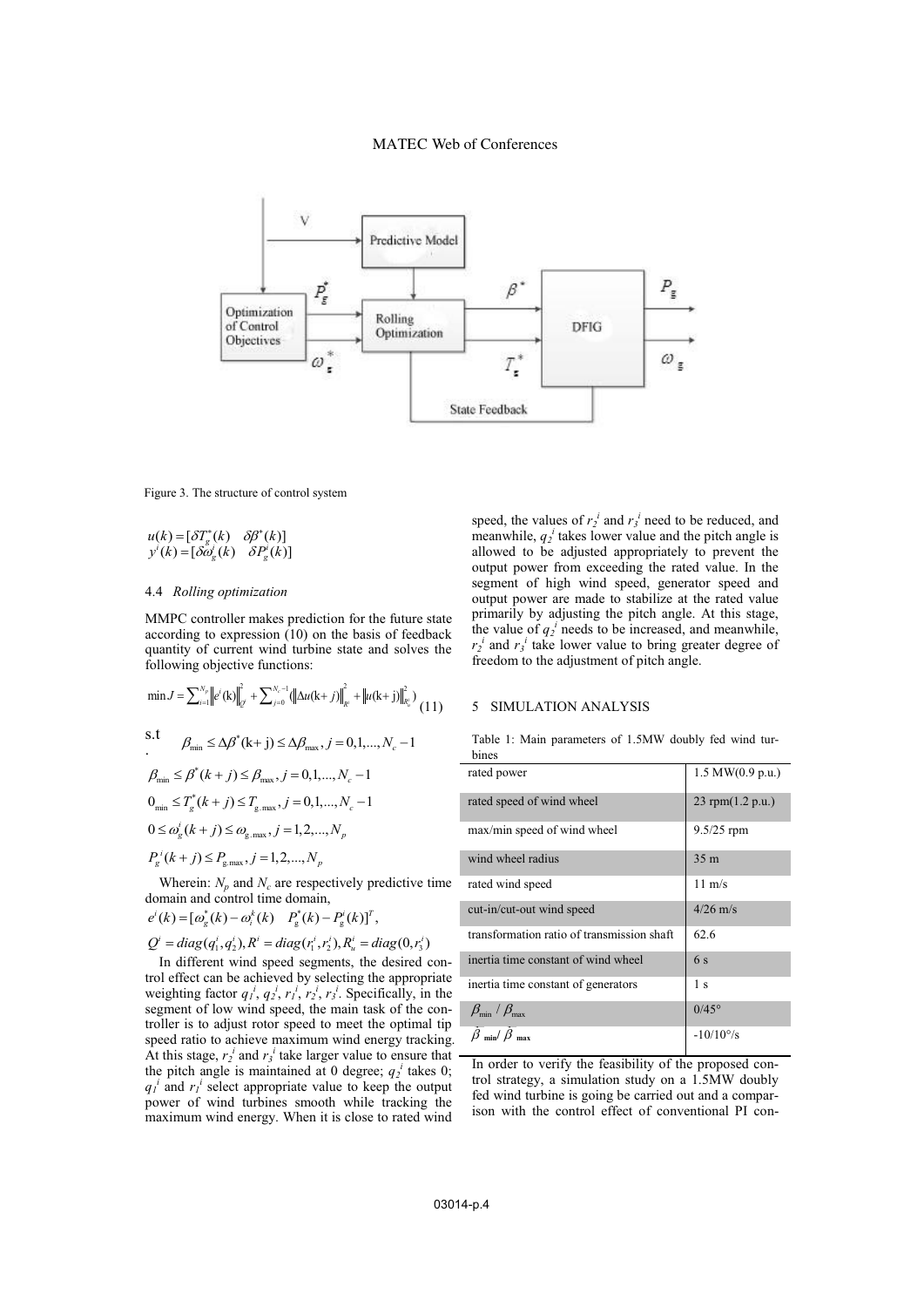troller will be made.

Main parameters of doubly fed wind turbines are shown in Table 1:

Figures 2-4 are the comparison of control effects of both control strategies that are respectively in the segment of low wind speed, around rated wind speed, and in the segment of high wind speed:



Figure 2. Simulation results in the segment of low wind speed



Figure 3. Simulation results around rated wind speed



Figure 4. Simulation results in the segment of high wind speed

Through the simulation results, we may see that both kinds of control strategies can vary with the wind speed and control wind turbines to track maximum wind energy or keep the wind turbines fully running. But compared with the traditional control strategies, the control strategy mentioned herein has better control effect in reducing the fluctuation of the output power and the guarantee of output power quality. In the segment of low wind speed, MPC and PI controllers can make the generator speed achieve optimal speed to reach the purpose of tracking maximal wind energy. Although there are some fluctuations on their output power, compared with conventional PI control, the fluctuation of the output power under MPC control strategy has been reduced slightly, which is because MPC not only considers current wind speed and wind turbine state but also makes predictions for wind turbine state according to some future wind speed; on the basis of comprehensive consideration, the current control vector is produced, which may reduce the influence caused by random fluctuation of wind speed. Around rated wind speed, the output power overshoot under MPC control strategy has been significantly reduced and the transition from maximum wind energy tracking to full-load operation has been realized more stably. In the segment of high wind speed, MPC makes the fluctuation of output power reduced greatly and makes the output power stabilized around the rated value, which fully embodies the superiority of the control strategy proposed in this paper.